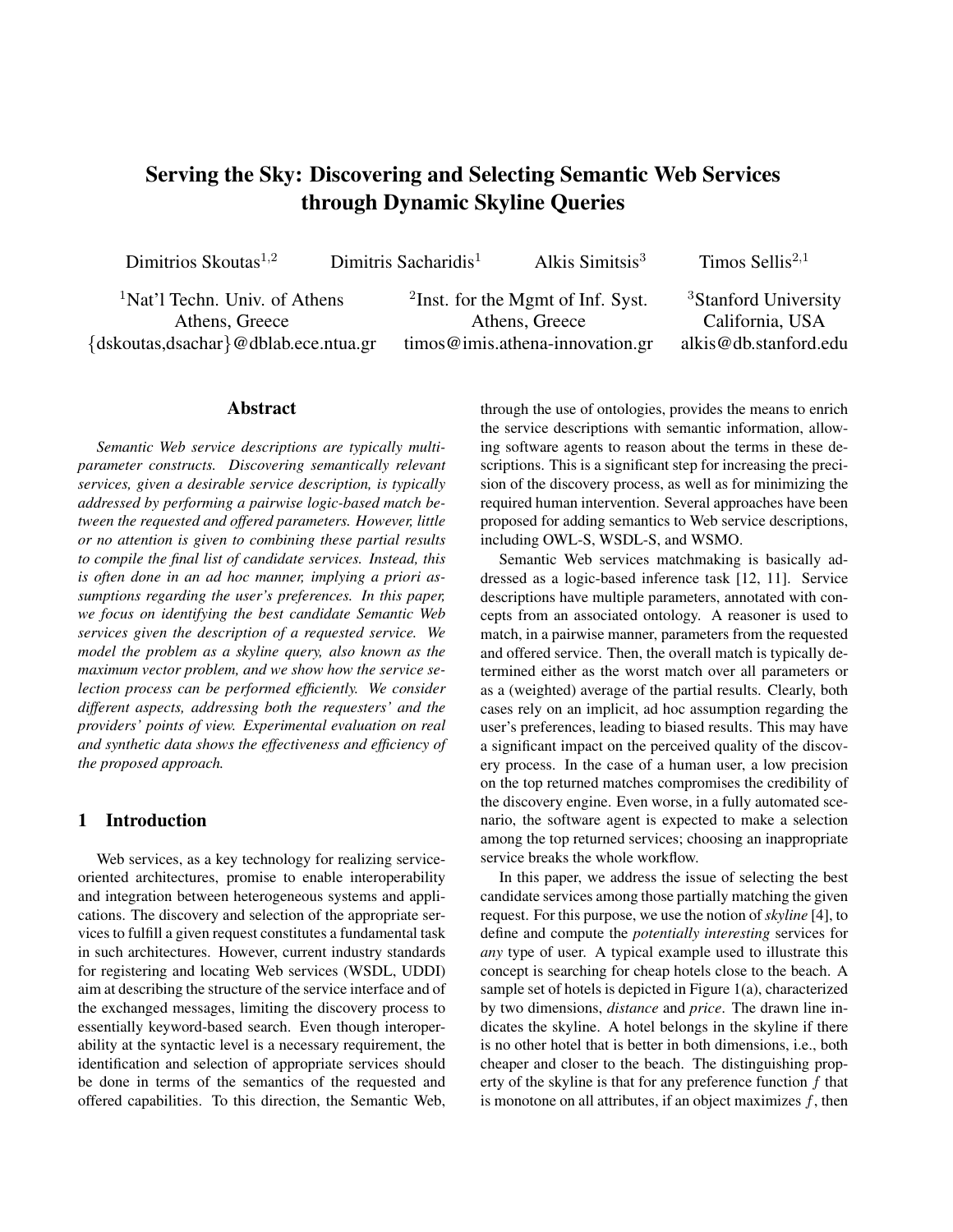



this object is part of the skyline. Also, for every object in the skyline, there exists a monotone preference function that is maximized by this object. Intuitively, this means that (a) regardless of how a user weighs his/her preferences, his/her top preferred object will be one of the skyline objects, and (b) there is no skyline object which is nobody's top preference. The *dynamic skyline* is a variation, where the original objects are compared w.r.t. a given reference object  $r$  [13]. The reference object defines a new space, depicted as the inner coordinate system in Figure 1(b), and existing objects need to be transformed in this space. In this example, points  $a, c, b, d, h$  are projected to  $a', c', b', d', h'$  respectively (i.e.,  $p'_x = |p_x - r_x|, p'_y = |p_y - r_y|$ ). The dynamic skyline for the reference hotel r contains  $a'$ ,  $c'$  and  $g$  (i.e.,  $a$ ,  $c$ ), but not  $b', d', e, f$  and  $h'$  (i.e., not  $b, d, h$ ).

The analogy to our case is as follows: the space dimensions correspond to the service parameters being matched; the objects in the space correspond to the offered services; the reference object corresponds to the user's request.

Contributions. In particular, we make the following contributions:

(a) We study the problem of discovering and selecting the best candidate Semantic Web services w.r.t. the description of a desired service, formulating it as a skyline computation problem.

(b) Based on a state of the art skyline computation algorithm, we provide an effective and efficient way to handle the service selection process, dealing both with the requester's and the provider's perspectives.

(c) We experimentally evaluate the performance of the proposed approach using both real and synthetic data.

Outline. The rest of the paper is organized as follows. Section 2 defines the notion of static and dynamic skyline queries, and formulates the selection of Semantic Web services as a skyline computation problem, presenting also a suitable example. Section 3 shows how the best matches can be identified efficiently. Specific aspects of the service selection process, referring both to the service requester and provider, are addressed. Section 4 presents a detailed evaluation of the proposed approach, while Section 5 discusses related work. Section 6 concludes the paper.

## 2 Skyline Services

# 2.1 Background

Consider a set of points  $P$  in a  $d$ -dimensional space, with  $p<sup>i</sup>$  denoting the value of point  $p \in P$  in the *i*-th dimension.

Definition 1 *(Dominance) A point* p∈P *dominates another point* q∈P*, denoted as* p ≺ q*, iff* p *is as good or better than* q *in all dimensions and better in at least one dimension, i.e.,*  $\forall i \in [1, d] : p^i \leq q^i \text{ and } \exists i \in [1, d] : p^i < q^i.$ 

**Definition 2** *(Skyline)* The skyline of P, denoted by  $SL_P$ , *comprises the set of points in* P *that are not dominated by any other point, i.e.,*  $SL_P = \{p \in P | \nexists q \in P : q \prec p\}.$ 

Definition 3 *(Dynamic Dominance) Given a reference point* r∈P*, a point* p∈P *dominates another point* q∈P *w.r.t.* r, denoted as  $p \prec^r q$ , iff  $\forall i \in [1,d]: |r^i - p^i| \leq |r^i - q^i|$  and  $\exists i \in [1, d] : |r^i - p^i| < |r^i - q^i|.$ 

Definition 4 *(Dynamic Skyline) Given a reference point*  $r \in P$ *, the dynamic skyline of*  $P$  *w.r.t.*  $r$ *, denoted by*  $SL_P^r$ *, comprises the set of points in* P *that are not dynamically dominated by any other point w.r.t. r, i.e.,*  $SL_P^r = \{p \in P | \overrightarrow{A} \}$  $q \in P : q \prec^r p$ .

# 2.2 Problem formulation

The functional part of a Semantic Web service can be described by a tuple  $SWS = (I, O, P, E)$ , where I, O, P, E are sets of inputs, outputs, preconditions, and effects, with each parameter semantically annotated by means of an associated ontology  $\mathcal{O}$ . We assume that the languages OWL and OWL-S are used to represent, respectively, the domain ontology and the requested and offered services. Matching a service request  $R$  with a service offer  $S$  is based on matching the individual parameters in the two descriptions. For this purpose, a semantic matching function  $f_m$  is used. For input and output parameters the degree of match is typically determined by checking for equivalence or subsumption relationship between the corresponding classes in the ontology O. Similar to previously established approaches [12, 11], we consider the following degrees of match, in decreasing order:  $DM = \{exact, direct\_subclass, subclass,$ direct\_superclass, superclass, sibling, fail}. Notice that the distinction between direct subclass (superclass) and subclass (superclass) refers to whether the considered subsumption relationship is explicitly stated in the ontology or inferred by the reasoner (e.g., by transitivity.) Different ordering or variations of these degrees may also be meaningful in different applications and contexts [11]. Our approach is generic and does not depend on this particular assumption. Preconditions and effects are represented by logical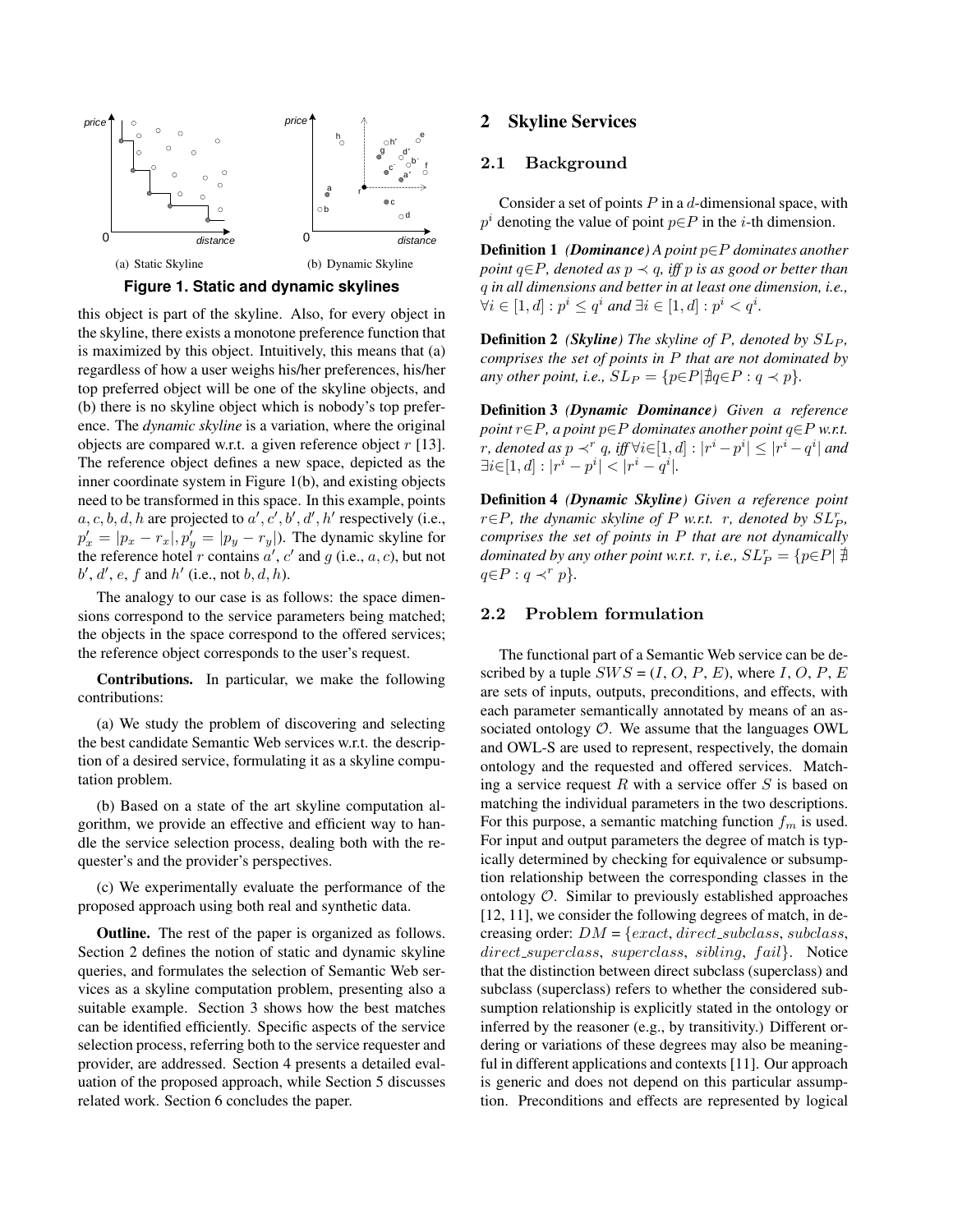



**Figure 2. Matching service I/Os**

formulae and are matched by checking for logical implication between them. The results of the match in this case is exact or fail, depending on whether such an implication holds or not.

The inputs and preconditions of the request should match those of the service, while the service outputs and effects should match those of the request. Thus, applying the function  $f_m$  to pairs of corresponding parameters from the requested and offered service, results in a match vector  $MV \in DM^k$ ,  $k = |MV| = |S_I| + |S_P| + |R_O| + |R_E|$ . However, the number, as well as the order, of the parameters may vary among the set of available services, rendering the match vectors not comparable. To deal with this problem, i.e., to fix the number and the order of the dimensions, we use as reference dimensions the ones specified by the user's request. Still, two issues need to be resolved in this case. First, the same request input/precondition may provide a match for more than one service inputs/preconditions. Then, the best degree of match is considered for the corresponding position in  $MV$ . Second, it is possible that not all service inputs/preconditions are matched. To capture this, we introduce two additional fields in  $MV$ , corresponding respectively to inputs and preconditions, with the values *exact* or *fail*, indicating accordingly whether there exists a parameter that has not been matched (alternatively, the number of parameters that failed to match can be used). Thus, the size of MV becomes  $|MV| = |R_I| + |R_O| + |R_P| +$  $|R<sub>E</sub>|$  + 2 (i.e., fixed for a given R). The matching algorithm,  $Match(R, S)$  is presented in detail in Figure 2. The function  $DegreeOfMatch(I, J)$  uses a reasoner to determine the degree of match between the ontology concepts I,J. For brevity, we only consider inputs and outputs; preconditions and effects can be matched accordingly.

We can now define the notions of (dynamic) dominance and (dynamic) skyline for Semantic Web services selection.

Definition 5 *(Service Dominance) Given a set of Seman-*

*tic Web services* S and a request R, a service  $S_1 \in S$ *dominates another service*  $S_2 \in S$  *w.r.t.* R, denoted as  $S_1 \prec^R S_2$ , iff  $\forall i \in [1, |MV_{R,S_1}|] : MV_{R,S_1}^i \leq MV_{R,S_2}^i$ *and* ∃*i* ∈ [1, | $MV_{R,S_1}$ |] :  $MV_{R,S_1}^i < MV_{R,S_2}^i$ .

Definition 6 *(Skyline Services) Given a set of Semantic Web services* S *and a request* R*, the skyline services of* S w.r.t. R, denoted by  $SL_{\mathcal{S}}^R$  are those not dominated by an*other service w.r.t.*  $R: \widetilde{SL}_{\mathcal{S}}^R = \{S \in \mathcal{S} | \nexists S' \in \mathcal{S}: S' \prec^R S\}.$ 

## 2.3 Illustrative Example

Assume a sample service request and six available services, as shown in Figure 3(a). For simplicity, we consider only input and output parameters, which are classes from the hierarchy depicted in Figure 3(b). The derived match vectors are presented in Figure 3(c), with  $IN<sub>X</sub>$  indicating whether all service inputs are matched or not. For instance, in the case of  $S_4$ , the provided input  $C_6$  provides a direct\_superclass match with  $C_{10}$  and a superclass match with  $C_{14}$ . Thus,  $MV_{R,S_4}^{IN_1} = direct\_superclass$  and  $MV_{R,S_4}^{IN_X} = exact$ . For the service  $S_2$ ,  $MV_{R,S_2}^{IN_1} = fail$  and  $MV_{R,S_2}^{IN_X} = fail$ , since the request input  $C_6$  does not provide a match for the service input  $C_9$ . The rest of the results can be verified similarly.

Given the match vectors shown in Figure 3(c), the problem is to identify the best matches. Even for such a small number of services this is no trivial task. For this purpose, we consider as best matches those services that belong in the skyline for the given request. Based on the definitions in Section 2.2, we can conclude that (a) the services  $S_2$ ,  $S_4$ and  $S_5$  are dominated by both  $S_1$  and  $S_3$ , (b)  $S_6$  is dominated by  $S_3$ , and (c)  $S_1$  and  $S_3$  are not dominated by any service. Therefore,  $S_1$  and  $S_3$  constitute the skyline, i.e., the best matches, for the request  $R$ .

One might argue that  $S_1$  constitutes an "overall" better match than  $S_3$ , given that  $direct\_subclass$  indicates a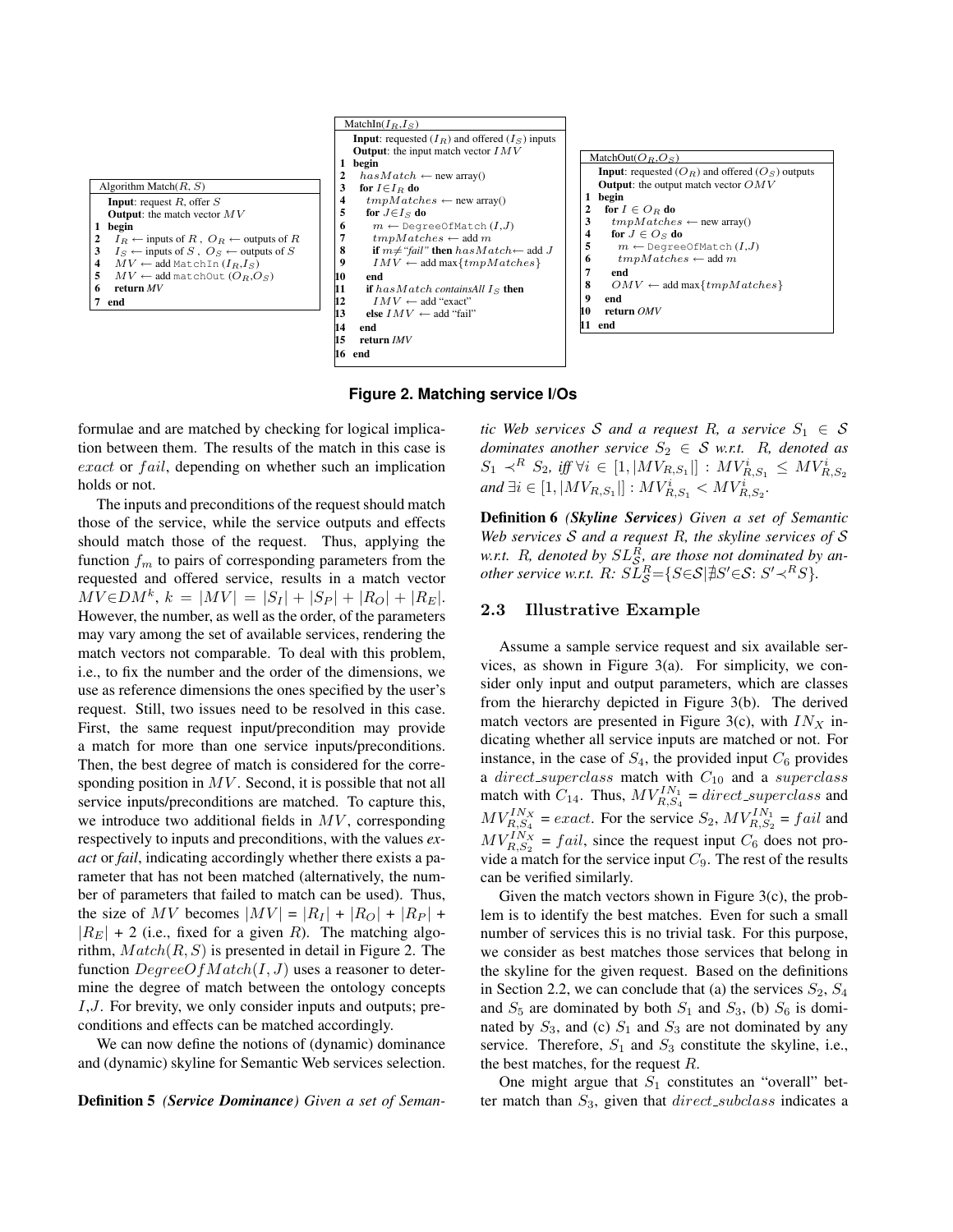

(c) The resulting match vectors

**Figure 3. Illustrative example**

closer match than subclass. However, this would only be true for users with an equal preference on both output parameters or a higher preference on  $OUT_1$ . Instead, a user concerned about parameter  $OUT_2$  would probably be more interested in the service  $S_3$ . Selecting the skyline services guarantees the retrieval of the best matches regardless of user preferences.

# 3 Selecting the Best Candidates

#### 3.1 Main algorithm

We leverage work existing in the database literature, and in particular the Bitmap algorithm, introduced in [15]. Since the semantic match between requested and offered services is typically expressed by a small set of discrete degrees of match, as discussed in the previous section, the choice of the Bitmap algorithm is natural, as it is especially designed for discrete, low cardinality domains. Specifically, it employs a bitmap representation to encode the data points, and uses bit-wise operations to determine the skyline. The efficiency of the algorithm relies on the high speed of bit-wise operations. Note that, even though more efficient skyline algorithms have been proposed ([13]), they rely on the assumption that the data set is indexed.

The skyline service selection algorithm works as follows. First, the match vectors are translated to an appropriate bitmap representation. In fact, to avoid any extra overhead, this step can be integrated with the matching phase, i.e., the result of the matcher can be directly encoded in this representation. Then, each match vector is checked for dominance against all other match vectors. The latter step is efficiently performed by fast bit-wise AND/OR operations on the bitmap representations obtained in the former step.

Obtaining the bitmap representation. We assume the dominance relationship described in Section 2.2 and assign the values  $\{1, 2, \ldots, 7\}$  to the 7 possible degrees of match,

|                                                                                                                                                                                        | $IN_1$  | INX     | OUT <sub>1</sub> | OUT <sub>2</sub> |  |
|----------------------------------------------------------------------------------------------------------------------------------------------------------------------------------------|---------|---------|------------------|------------------|--|
| $S_1$                                                                                                                                                                                  | 0111111 | 1111111 | 1111111          | 0111111          |  |
| $S_2$                                                                                                                                                                                  | 0000001 | 0000001 | 0011111          | 0000011          |  |
| $S_3$                                                                                                                                                                                  | 0111111 | 1111111 | 0011111          | 1111111          |  |
| $S_4$                                                                                                                                                                                  | 0001111 | 1111111 | 0000111          | 00000001         |  |
| $S_{5}$                                                                                                                                                                                | 0011111 | 1111111 | 0000001          | 00000001         |  |
| $S_6$                                                                                                                                                                                  | 0000001 | 1111111 | 0000001          | 1111111          |  |
| <b>Figure 4. Bitmap representation</b><br>$A^1 = 101110$<br>$B^1 = 101010$<br>$A^2 = 101111$<br>$B^2 = 000000$<br>$A^3 = 111100$<br>$B^3 = 111000$<br>$B^4 = 111001$<br>$A^4 = 111111$ |         |         |                  |                  |  |
| $B = 111011$<br>$A = 101100$<br>$A\&B=101000$<br>Figure 5. Dominance check for $S_4$                                                                                                   |         |         |                  |                  |  |

with 1 corresponding to *exact* and 7 to  $fail$ <sup>1</sup>. We represent these values in a bitmap of size 7, as follows: if  $q \in \{1, 2, \ldots, 7\}$  is the degree of match, then its bitmap representation has value 0 for the bits 1 to  $q - 1$ , and 1 for the bits  $q$  to 7. For example, an *exact* degree of match, i.e., value 1, is represented as 1111111, whereas a *sibling* degree of match, i.e., value 6, is represent as 0000011. Returning to our running example, the corresponding bitmap representations are depicted in Figure 4 (the function of the bold and italicized bits will be discussed in the following).

Checking for dominance. Determining whether a service belongs to the skyline involves extracting vertical *bitslices* and performing bitwise AND/OR operations. This process is best illustrated through our running example. Assume we wish to discover whether service  $S_4$  with match vector  $MV_{S_4} = (4, 1, 5, 7)$  is part of the skyline. For each field  $i \in [1, |MV_{S_4}|]$  of  $MV_{S_4}$ , two vertical bitslices,  $A^i$  and  $B^i$ , are extracted. In particular, letting  $q = MV^i_{S_4}$ , we obtain the bitslice  $A^i$  (resp.,  $B^i$ ) by juxtaposing the q-th (resp., the preceding  $(q - 1)$ -th) bit of the *i*-th field for all services. Note that when  $q - 1 < 1$ ,  $B<sup>i</sup>$  is explicitly set to all zeros. Since  $MV_{S_4}^1 = 4$  the bitslice  $A^1 = 101110$  is obtained by juxtaposing the 4th bits of the first field for all services. Similarly,  $B^1 = 101010$  is obtained by juxtaposing the 3rd bits. Figure 4 shows the  $A<sup>i</sup>$  bitslices in bold typeface; the  $B<sup>i</sup>$  bitslices are shown italicized ( $B<sup>2</sup> = 000000$  is omitted).

Assume a service request  $R$  and an offer  $S$ . Observe that the bitslice  $A^i$  of S encodes which services (i.e., those whose bit is set) are equally as good or better matches than  $S$  w.r.t. the *i*-th field of the match vector. On the other hand, the bitslice  $B^i$  of S encodes the services that are strictly better matches for the i-th field. Let  $A = A^{1} \& A^{2} \& \dots \& A^{|MV_S|}$ , where  $\&$  represents the bitwise AND operation. Then, A indicates the services that

<sup>&</sup>lt;sup>1</sup>The adaptation to different degrees of match and dominance relationships is straightforward.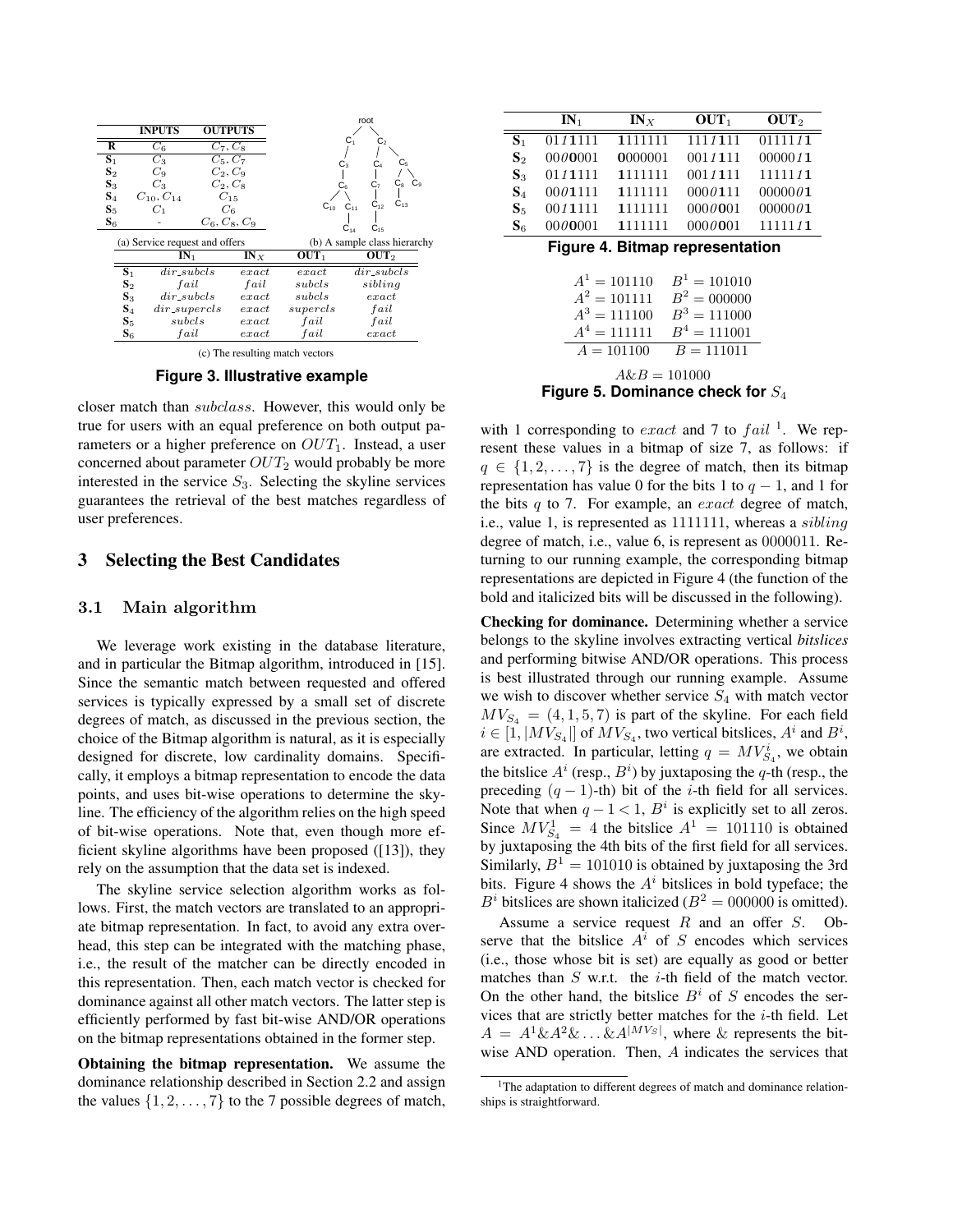| Algorithm Skyline $(R,\mathcal{S})$                                                                           |                                                                                                    | ABvectors(j, bm)                                                                             |                                                                                                           |
|---------------------------------------------------------------------------------------------------------------|----------------------------------------------------------------------------------------------------|----------------------------------------------------------------------------------------------|-----------------------------------------------------------------------------------------------------------|
| <b>Input:</b> request R, offers $S$<br><b>Output:</b> skyline services $SL^R_{\mathcal{S}}$                   | DominatedBy $(j, bm)$                                                                              | <b>Input</b> : service index j, bitmaps $bm$<br><b>Output:</b> vectors $A$ , $B$ for service | Dominates $(j, bm)$                                                                                       |
| 1 begin                                                                                                       | <b>Input:</b> service index $j$ , bitmaps $bm$<br><b>Output:</b> services $\mathcal{D}_{S_i}$ that | 5.<br>begin                                                                                  | <b>Input</b> : service index $j$ , bitmaps $bm$<br><b>Output:</b> services $\mathcal{D}_{S_i}$ that $S_j$ |
| for $S \in \mathcal{S}$ do<br>$MV \leftarrow MV \cup$ Match $(R, S)$                                          | dominate $S_i$                                                                                     | $A \leftarrow 1$ // mask with all 1s                                                         | dominates                                                                                                 |
| end<br>$bm \leftarrow$ BuildBitmap ( $\mathcal{MV}$ )                                                         | begin<br>$\{A, B\} \leftarrow$ ABvectors $(j, bm)$                                                 | $B \leftarrow 0$ // mask with all 0s<br><b>for</b> $i \in [1,  MV_{S_j} ]$ <b>do</b>         | begin<br>${A, B}$ $\leftarrow$ ABvectors $(j, bm)$                                                        |
| for $S_i \in \mathcal{S}$ do<br>6                                                                             | for $S_k \in \mathcal{S}$ do<br><b>if</b> $(A \& B)[k]$ is set then                                | $q \leftarrow MV_{S,i}^i$                                                                    | for $S_k \in \mathcal{S}$ do<br><b>if</b> $(A B)[k]$ is not set <b>then</b>                               |
| $\mathcal{D}_{S_i} \leftarrow$ DominatedBy $(j, bm)$<br><b>if</b> $\mathcal{D}_S$ , is empty <b>then</b><br>8 | $\mathcal{D}_{S_i} \leftarrow \mathcal{D}_{S_i} \cup S_k$                                          | $A^i \leftarrow$ Bit Slice $(q, i)$<br>$B^i \leftarrow$ BitSlice (q-1,i)                     | $\mathcal{D}_{S_i} \leftarrow \mathcal{D}_{S_i} \cup S_k$                                                 |
| $SL_S^R \leftarrow SL_S^R \cup S_i$                                                                           | end<br>end                                                                                         | $A \leftarrow A \& A^i$                                                                      | end<br>6<br>end                                                                                           |
| 10<br>end<br>11<br>end                                                                                        | return $\mathcal{D}_{S_i}$                                                                         | $B \leftarrow B B^i$                                                                         | return $\mathcal{D}_{S_A}$<br>8                                                                           |
| return $SL^R_{S}$<br>12                                                                                       | end                                                                                                | end<br>10<br>return $\{A, B\}$                                                               | 9<br>end                                                                                                  |
| 13 end                                                                                                        |                                                                                                    | 12<br>end                                                                                    |                                                                                                           |

**Figure 6. Determining the skyline services**

are equally as good or better in *all* fields of the match vector. Similarly, let  $B = B^1 | B^2 | \dots | B^{|M V_S|}$ , where | represents the bitwise OR operation. Then,  $B$  indicates the services that are strictly better in *at least one* field of the match vector. According to Definition 5, if a service has its bit set both in  $A$  and  $B$ , then it dominates  $S$ , and, hence, the latter is not in the skyline. On the other hand, if  $A\&B$  has no bit set, then  $S$  is not dominated by any other service, and thus belongs to the skyline. Figure 5 illustrates the dominance check for  $S_4$ , which is dominated by  $S_1$  and  $S_3$ . The algorithm is presented in detail in Figure 6.

Next, we extend the algorithm to provide key aspects of functionality desirable by service requesters and providers.

## 3.2 Requester's perspective

Three key elements of functionality for service requesters are (a) ranking, (b) redefinition, and (c) relaxation. We discuss each aspect in detail.

Ranking. The selected skyline services are determined regardless of specific user preferences; hence, are not ranked. However, in many cases, e.g., when the number of returned results is large, ranking is required. To this end, we present a ranking function that is user preference agnostic and is well aligned with the dominance notion. Intuitively, services that dominate a large number of other services are potentially more interesting and should be examined first.

Definition 7 *(Dominance Set and Score) Given a set of Semantic Web services* S, a request R, and a service  $S \in S$ , *the dominance set of* S *comprises those services dominated by S*, *i.e.*,  $\mathcal{D}_S = \{S_i \in S | S \prec^R S_i\}$ . The dominance score *of S is the cardinality of*  $\mathcal{D}_S$ *, i.e.,*  $ds_S = |\mathcal{D}_S|$ *.* 

The skyline services are ranked based on their dominance score. To calculate this score we utilize the A and B bitmaps for service S. Observe that  $\neg A$ , where  $\neg$  denotes negation, indicates the services that are strictly worse than S in *at least one* field of the match vector. Similarly,  $\neg B$  indicates those services being worse or equal to S in *all*  fields of the match vector. It is easy to show that if a service has its bit set both in  $\neg A$  and  $\neg B$ , then it is dominated by S. Hence, calculating the dominance score of S resolves to counting the bits set in  $(\neg A) \& (\neg B)$ .

Redefinition. Suppose that the user would like to redefine his/her request in terms of removing or adding request parameters, either because he/she is not satisfied by the matchmaking, or due to exploratory behaviour. The proposed methodology handles such a scenario efficiently, requiring minimum invocation of the matcher and the fewest changes to the bitmap representation of the match vectors. We distinguish 4 cases and examine the necessary changes to the services selection process.

*Adding input parameter*. We need to run the match algorithm for the new parameter. Note also that the  $IN_X$  field of the match vector might be affected by the matching, and thus, it needs to be re-computed (if the previous value was  $fail$ ). Then, we need to build the bitmap representation for the field corresponding to the new parameter, to update the representation for the  $IN_X$  field, if changed, and to execute the bitmap algorithm.

*Deleting input parameter.* Only the  $IN_X$  field of the match vector may be affected by the matching (if it was previously set to exact). Therefore, we need to rebuild its bitmap representation. Since the deleted parameter might be needed in a future request, we do not delete the representation corresponding to its match vector field; rather, we modify the bitmap algorithm to skip that field in the calculation of the A, B bitmaps.

*Adding output parameter*. We need to run the match algorithm for the added output parameter. Then, the bitmap representation for the new parameter must be built and the bitmap algorithm must be executed.

*Deleting output parameter*. In this case, the match algorithm need not run. We choose to preserve the bitmap representation for the corresponding field and modify the bitmap algorithm to skip that field in the A, B calculation.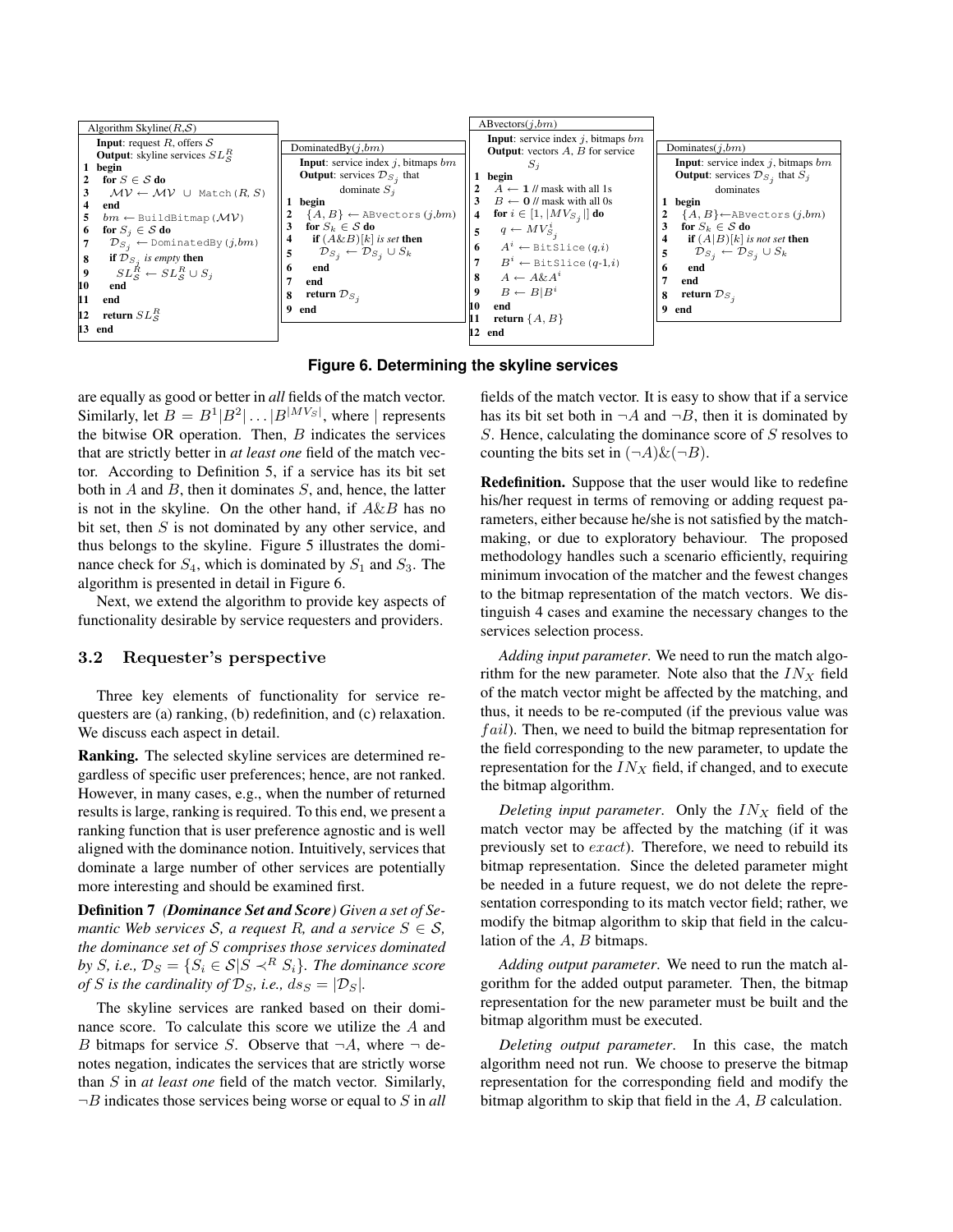Relaxation. Consider the case that the user would like to relax the dominance requirement and retrieve additional relevant services besides those included in the skyline. Such a functionality would prove useful when there are a few very dominant services that *hide* some other potentially interesting offers. For this purpose, we provide the user with the option to examine the next most dominant services, i.e., the next *skylayer*.

Definition 8 *(*l*-Skylayer Services) Given a set of Semantic Web services* S *and a request* R*, the* l*-skylayer services of* S w.r.t. R, denoted by  $SL_{\mathcal{S}}^{R}(l)$ , is defined recursively as  $S$  w.r.t. T<sub>1</sub>, denoted by  $SL_S$ <br>follows:  $SL_S^R[1, l] = \bigcup S$  $0 < k \leq l$  $SL_{\mathcal{S}}^{R}(k)$ , where  $SL_{\mathcal{S}}^{R}(1)$  is the skyline services  $SL_{\mathcal{S}}^R$  and  $SL_{\mathcal{S}}^R(l) = SL_{\mathcal{S}\setminus SL_{\mathcal{S}}^R[1,l]}.$ 

Finding the l-skylayer services can be performed by some tweaking of the bitmap algorithm, without invoking the matcher. Assume that the  $(l-1)$ -skylayer has been found. We maintain a bitmap mask  $C$  that indicates which services belong to one of the previous skylayers, i.e., in  $SL^R_{\mathcal{S}}[1,l].$  In the calculation of the  $A$  bitmaps for the  $l$ -skylayer we need to mask it (i.e., perform bitwise AND operation) with the negation of C, so as to suppress services previously found. Finally, the bitmap mask  $C$  is updated by setting the bits of the l-skylayer services.

#### 3.3 Provider's perspective

Existing works on service discovery focus on locating one or more services that are appropriate for fulfilling the client's request. In the remaining of this section, we turn our attention towards the provider's view of the service selection process. From this perspective, a provider would be interested in analyzing the position of his/her services in the market and their potential to attract clients. We consider two scenarios that might be of interest for a service provider.

Service competitiveness. In this scenario, the provider is interested in evaluating how competitive his/her provided service  $S$  is w.r.t. a request  $R$  and a set of other available services  $S$ . This can be accomplished by means of two measures: (a) the number of services dominated by  $S$  w.r.t.  $R$ ; (b) the number of services dominating  $S$  w.r.t.  $R$ . The first is the dominance score of  $S$  (see Definition 7) and is calculated by the function *Dominates*, shown in Figure 6. The second is provided similarly, through the function *DominatedBy*, also shown in Figure 6.

Service adaptation. In this scenario, the provider would like to appropriately modify the offered service  $S$  in order to target specific user requests, i.e., so that the service would be in the skyline for a considered request  $R$ . To keep the required modifications to a minimum, we consider the case where only one parameter is subject to change, and our



**Figure 7. Modifying service parameter**

goal is to determine the parameter for which the required change is minimized. For this purpose, we calculate the services that dominate  $S$  and are part of the skyline for the request  $R$ . Then, we compare the values in all the dimensions of the selected match vectors, to find the maximum differences in each dimension. The dimension having the minimum among these differences is selected. The intuition lies in the fact that a service is included in the skyline, when it becomes better than all its competitors in at least one dimension. This process is formally described by the algorithm in Figure 7. As an example, consider the service shown in black in the same figure. The shaded area contains the services that dominate it, including two in the skyline. The arrows represent the maximum differences for each dimension; clearly, the dimension of the shortest arrow corresponds to the minimal change required.

## 4 Experimental Evaluation

In this section, we present a comprehensive study evaluating the effectiveness and the efficiency of our skylinebased approach, termed Skyline, for selecting the best Semantic Web services w.r.t. a desirable service description, using both real and synthetic data.

Retrieval Effectiveness. To simulate a real-world scenario, we use the OWL-S service retrieval test collection OWLS-TC v2<sup>2</sup>. This collection contains services retrieved mainly from public IBM UDDI registries, and semi-automatically transformed from WSDL to OWL-S. More specifically, it comprises: (a) a set of ontologies, derived from 7 different domains (education, medical care, food, travel, communication, economy and weapons), used to semantically annotate the service parameters, (b) a set of 576 OWL-S services, (c) a set of 28 sample requests, and (d) the relevance set for each request (manually identified).

To better gauge the performance of our approach we consider the matchmaking algorithm of [9], termed OWLS-MX. OWLS-MX is a hybrid matchmaker, which, apart from logicbased match, supports different IR similarity metrics for

<sup>2</sup> http://projects.semwebcentral.org/projects/owls-tc/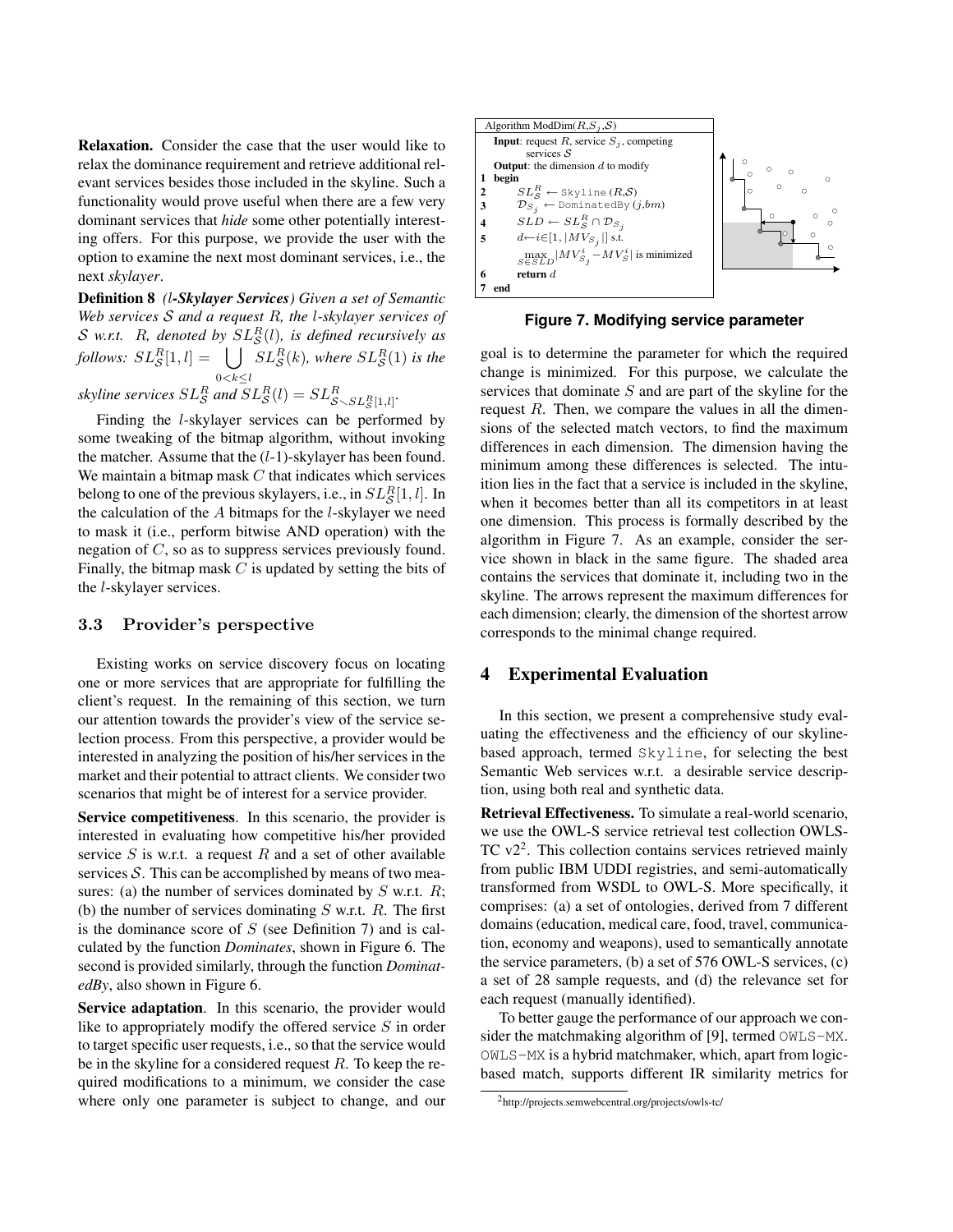

**Figure 8. Experimental evaluation on real and synthetic data**

content-based retrieval (e.g., cosine similarity or extended Jacquard similarity). Since the focus of this paper is on semantic matching, we only consider the logic-based filters while running OWLS-MX. It is important to note, however, that our approach is generic in that it can straightforwardly consider other types of filters, simply by terms of increasing the size of the match vectors to accommodate for the additional parameters; hence, the process of selecting the best matches does not change.

For each request, we calculate the match vectors and apply Skyline to select the best candidates. Since the number of services in the skyline may vary, successive skylayers are computed until an adequate number of services has been retrieved (see the *relaxation* case in Section 3.2). Thus, to each obtained service  $S$  that belongs to the *l*-skylayer and has dominance score  $ds_S$ , we assign the tuple  $\langle l, ds_S \rangle$ . As discussed in Section 3, we consider better matches the services that belong to the lowest  $l$  skylayer, and among those that belong to the same skylayer we consider better matches the ones with higher dominance score  $ds<sub>S</sub>$ , i.e., we rank the obtained services by  $l$ , solving ties using  $ds_S$ .

Similarly, for each request the logic-based filters of OWLS-MX are applied to all services. OWLS-MX assigns to each service a score based on the worst degree of match among all parameters. Finally, the services are ranked according to their score, i.e., the best match is a service that has *exact* match on all parameters.

We apply well-established IR metrics to measure the performance of the two methods, w.r.t. the corresponding relevance sets [1]. In particular, Figure 8(a) depicts the micro-averaged recall-precision curves for all the queries in the test collection. It is clear that Skyline outperforms OWLS-MX in terms of precision at all recall levels, as well as achieving a higher final recall. The results for the measures (a) Mean Average Precision (MAP), where average precision refers to the average of the precision after each relevant service retrieved, and (b) precision at  $N$  are detailed below:

| Method         | <b>MAP</b> | P@1  | P@2  | P@3  | P@5  | P@10 |
|----------------|------------|------|------|------|------|------|
| Skvline        | 0.83       | 0.94 | 0.93 | 0.91 | 0.87 | 0.76 |
| <b>OWLS-MX</b> | 0.71       | 0.91 | 0.79 | 0.75 | 0.67 | 0.67 |

These measures emphasize on returning relevant results earlier, which is important as users often tend to examine only the first few results retrieved. In particular, P@1 is especially important, as it determines the success in fully automated service discovery scenarios, where no human user is involved in the process, and thus the top-1 result is selected. Again, Skyline outperforms OWLS-MX in all cases.

Synthetic data. We measure the performance overhead associated with our approach for computing the skyline services. The algorithm was implemented in Java and the experiments were conducted on a Pentium D 2.4GHz with 2GB of RAM, running Linux. The reported measurements refer only to the process of computing the skyline, and do not include the time to perform the logic-based match for each parameter. The later depends on factors which are outside the scope of this paper, e.g., the size and type of ontologies used or the performance of the employed reasoner.

We construct match vectors of 6 parameters and assign to each degrees of match under three distributions: in independent (ind), degrees of match are assigned independently to each parameter; in correlated (cor), the values in the match vector are positively correlated, i.e., a good match in some service parameters increases the possibility of a good match in the others; in anti-correlated (ant) the values are negatively correlated, i.e., good matches (or bad matches) in *all* parameters are less likely to occur.

Figure 8(b) illustrates the running time, in milliseconds, for determining the services that belong to the l-skylayer, for  $l = 1$  (i.e., the skyline), and  $l = 3$ , for the three types of distributions, while varying the number of services from 2K up to 10K. Observe that the time required is higher (lower) for anti-correlated (correlated) data, as the number of skyline services in this case is also higher (lower). Still, it does not exceed roughly 0.5 seconds for all cases, except that of 3 skylayers of anti-correlated data, where it takes roughly 2 seconds. Notice, however, that since for the anti-correlated case the number of services contained in the first skylayer is already quite large, computing additional layers is normally not required.